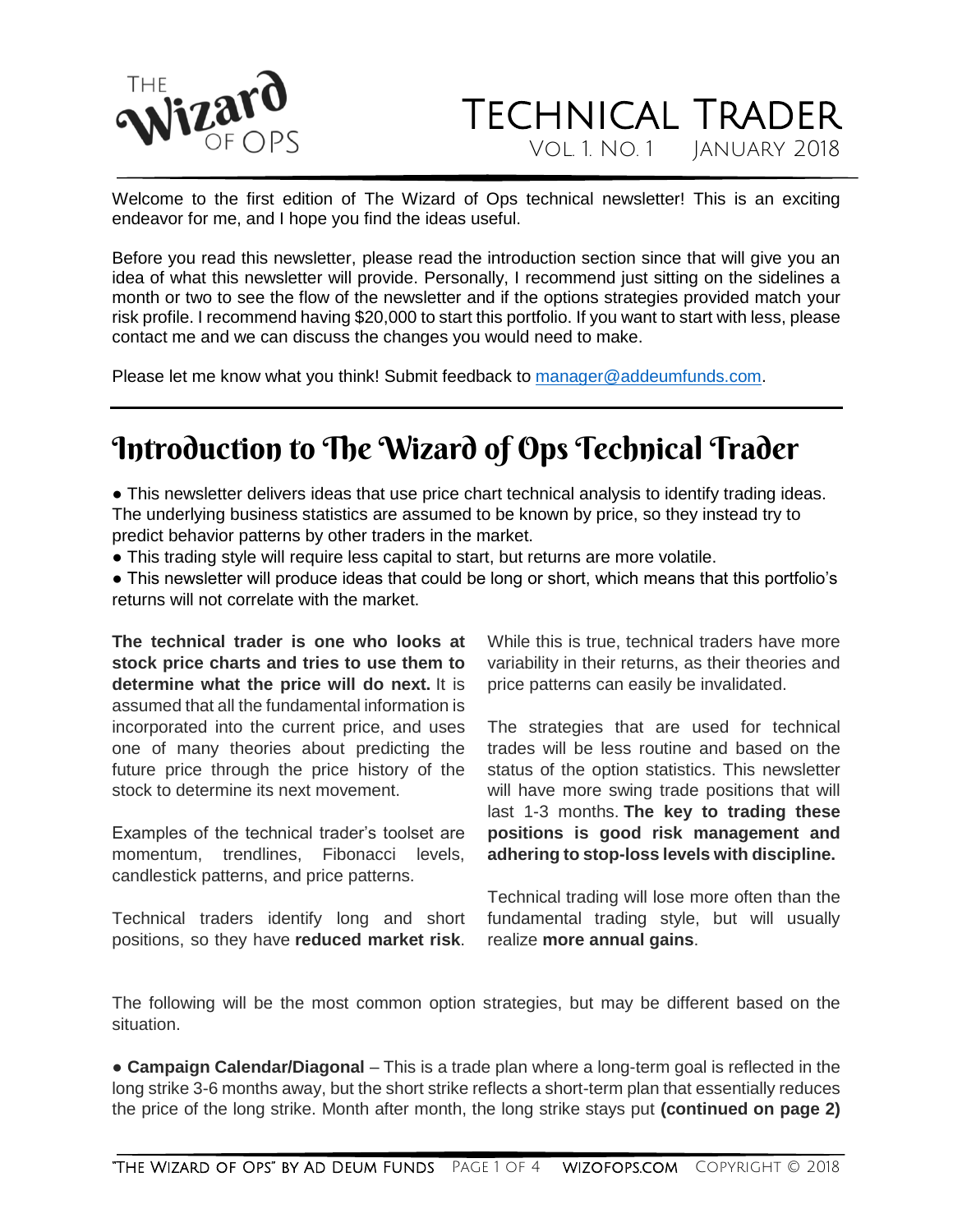

## Technical Trader Vol. 1. No. 1 January 2018

**(Introduction Continued)** while the short strike expires worthless, continually reducing the price of the long strike until it costs little money to keep it. The goal of this strategy is risk management, so as time goes on, the cost of the position decreases as you wait for your thesis to come true. This is very good in a low-volatility period.

• **Verticals** – Both in the money and out of the money verticals are going to be used based on the thesis. In the money verticals will be used for less risky trades while out of the money verticals will be used to expected swift stock price move.

● **Butterflies/Condors** – In order to realize a price move in a high volatility environment, these strategies will be used out of the money to realize expected price movement with very little risk.

### Technical Trade #1



Image Source: Zac Mannes**Analyst:** Avi Gilburt and his analyst team use Elliott Waves and his proprietary Fibonacci pinball system to predict future price movements. This newsletter will primarily use the analysis of Zac Mannes and Garrett Patten, who perform this analysis on individual stocks. Occasionally you will see analysis by Luke Miller, who performs a different technical analysis using Bayesian Data Analysis.

**Accounting:** \$10,000 starting capital **Trade Idea:** Alexion Pharmaceuticals



**Elliottwave Trader Commentary:** "Any consolidation now should really hold the 115- 110 region."

**Wizard of Ops Commentary:** The current price is at roughly \$123, the target is \$195 a year away. From an options standpoint, the implied volatility is fairly high compared to its history likely because earnings are due in late January. Because of that, I want to do a trade that is vega-negative, which means a vertical, butterfly, or condor. Since we are close to support, I'm going to propose a vertical that is in-the-money.

**The Trade:** Sell 2 Feb. \$120 put, buy 2 Feb. \$110 put @ ~\$2.85 credit *This trade uses \$1,430 capital.*

**The Plan:** This vertical is meant to capture the gains from a falling implied volatility when earnings are released. As long as the price stays above \$120 in February (the support level that was stated), you will realize a 39.8% return on this trade. You can upsize the trade if you like, but at this point it is wise to build the portfolio using solid risk management, so we will start with a solid cash position as we ramp up the portfolio. This trade is expected to last 1 month, the stop loss is \$110.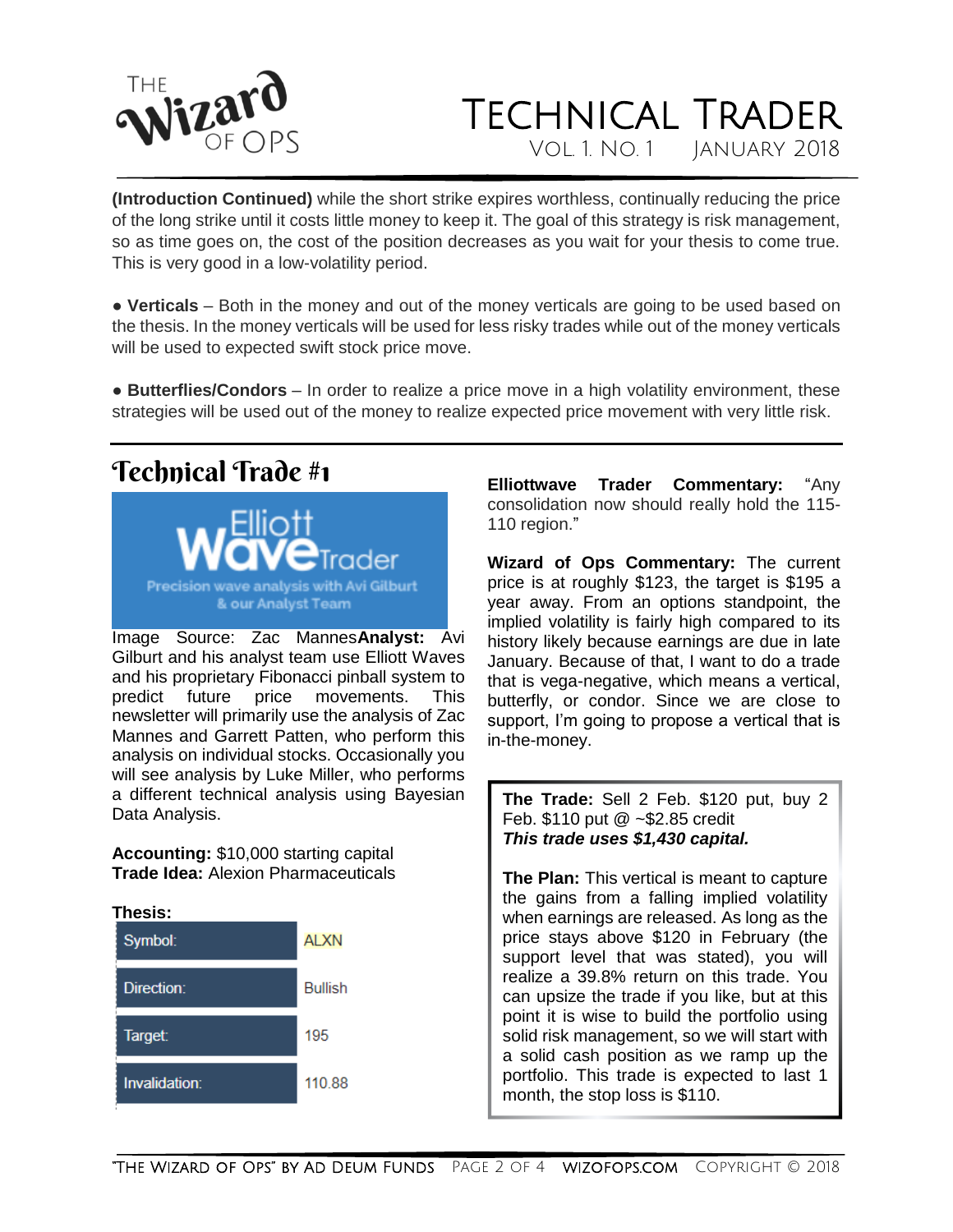

#### Technical Trader Vol. 1. No. 1 January 2018

#### Technical Trade #2

Image Source: Eric Hadik

**Analyst:** Eric Hadik provides technical & cyclical-based analysis and publications dedicated to educating & informing traders and investors while preparing them for developing opportunities. This analysis is structured to take a practical approach to trading, rooted in sound principles of proper money management and risk control. This analysis is limited to markets, currencies, commodities, and metals.

**Accounting:** \$10,000 starting capital **Trade Idea:** Vectors Gold Miners ETF (GDX)

**Thesis:** "Intermediate (2-4 week & 1-3 month) traders could have entered Gold stocks or related instruments before mid-Dec. and can now risk a weekly close below 82.77/XAU."

**Hadik Commentary:** "The XAU has corrected after reversing its weekly trend up. This occurred right after it tested & held 2 – 3 month resistance at 88.00/XAU. As long as the XAU does not reverse its daily trend down, it should resume its advance in the second half of January. Multiple monthly targets, extreme targets & key resistance projections group at 92.87 - 93.06/XAU in January and could be tested before month-end."

**Wizard of Ops Commentary:** Insiide Track uses many tools to make infrequent, yet highconfidence, trade ideas. While Eric Hadik comments on the XAU (Philadelphia Silver and Gold), XAU does not have very good option volume. It is, therefore, difficult to get good execution on any strategy. A close relative of XAU is the GDX in that they both are ETFs that group gold and silver mining companies. GDX has a lower underlying cost and low implied volatility. The projected correlated move is at roughly \$24.50-\$25 in the next couple of months. Still, I will execute a vertical, since I plan on being a little aggressive and this is a short-term trade.

**The Trade:** Buy 10 Feb. GDX \$23 Calls, sell 10 Feb. \$25 GDX puts @ ~\$1 debit. See if there is a dip on Tuesday before you buy.

*This trade uses \$870 in capital.*

**The Plan:** Set an alert on your platform for an email or text to be sent to you when XAU is greater than 92.50, and be prepared to sell when we reach that point. Also, set an alert for when XAU is less than 83, and be wary if that happens. XAU is currently at \$89.10, and the way the trade is structured, you should make more if successful than you would lose if unsuccessful.

# Technical Trade #3

**Analyst:** MTF stands for Mandelbrot Trend Forecasting. Using all the ingredients the markets present (volume, price, and time), ratios are created and plotted to create shapes that resemble frequencies moving through time. These shapes are compared, and behavior of price most often follows similarly.

The MTF system was created and provided by Jake Gaft. **(Continued on page 4)**



Image Source: Jake Gaft.